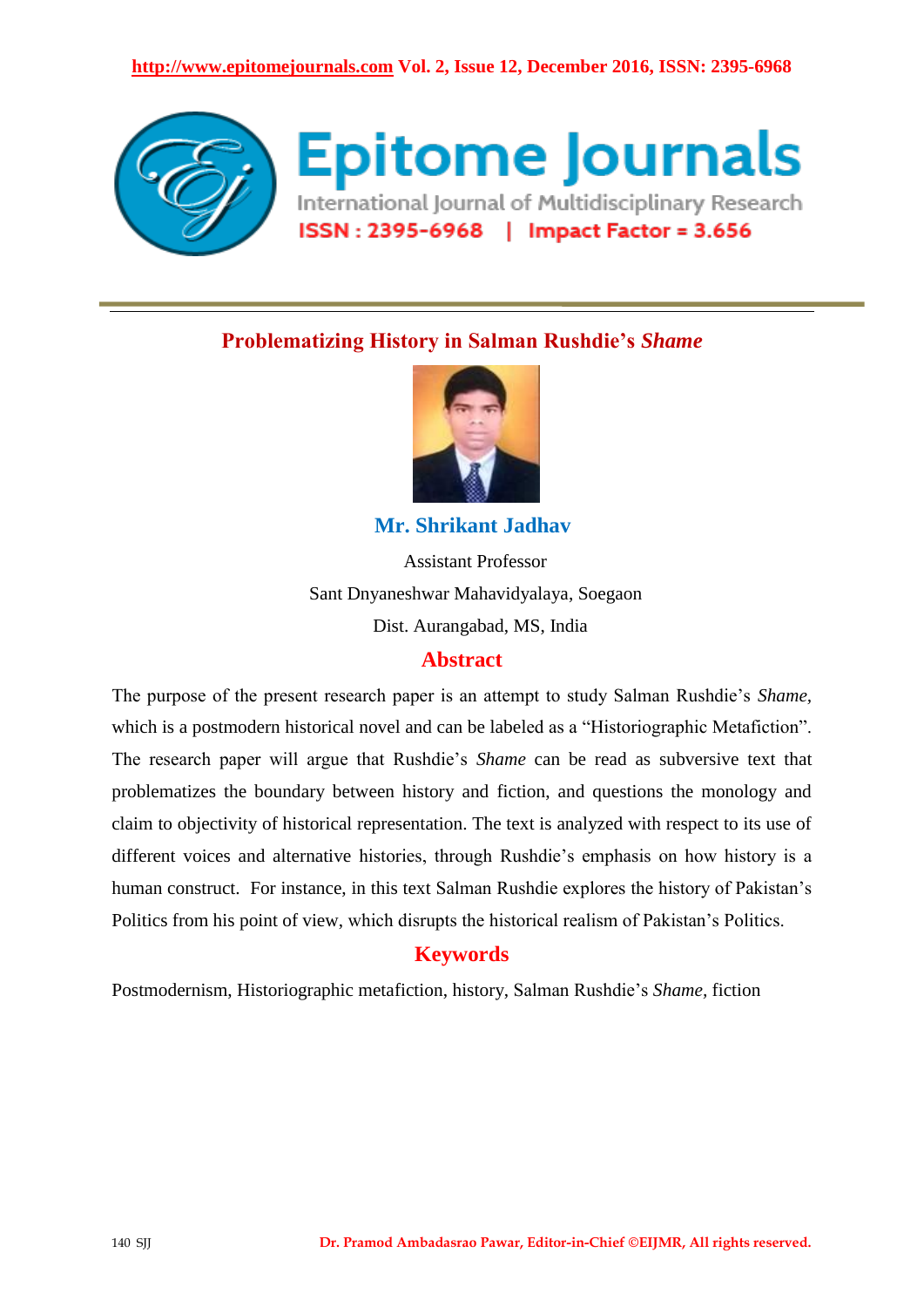## **Research Paper**

## Historiographic Metafiction

"Historiographic metafiction" is a term coined by Canadian literary theorist Linda Hutcheon in the late 1980s. The term is used for works of fiction, which combine the literary devices of metafiction with historical fiction. According to Hutcheon, in *A Poetics of Postmodernism*, works of historiographic metafiction are "those well-known and popular novels which are both intensely self-reflexive and yet paradoxically also lay claim to historical events and personages".

It is obsessed by history; it is concerned with historical events, it makes history its subject and reflects on historiography. It combines metafictional elements with particular and deep attention to history, including three genres, literature, history and theory, as one. It is exactly the literary, self-conscious combination of history and fiction. Postmodern theory challenges the separation of the literary and the historical: they are both modes of writing, linguistic constructs and intertextual. It raises the issue of what writing about history implicates, questioning the sense and the various possible interpretations of the past. Hutcheon argues that historiographic metafiction is inherently contradictory: it works within conventions in order to subvert them. While claiming reference to the historical world, it doubts and plays with such a world. Historiographic metafiction must live with the double awareness of its fictionality and its foundation in real events.

Postmodern historical novels critically revisit the past; their interest in what has been before does not simply tally with a nostalgic return. They are concerned with the effects of historical forces on the lives of individual characters: to be recorded are the experience of great historical events and their consequent traumas. Contemporary experience is permeated by the past; therefore, the focus of the novels is on both the movement of history and the rhythms of ordinary life. In postmodern novels, historical events are proved to be deeply influent on the way in which the characters construct their understanding of their personal and national pasts present. They ask how to imagine the future unfolding from the past, inviting the reader to reflect on received versions of history. The process of building identity is connected to such reflection on the past. Postmodern historical novels question the received narratives of national identity.

Central to these novels is the question of how we imagine history, focusing on the limits and powers of reporting or rewriting the past. The investigation of the past is based on the longing to pinpoint the processes of representation that forms history. Historiographic metafiction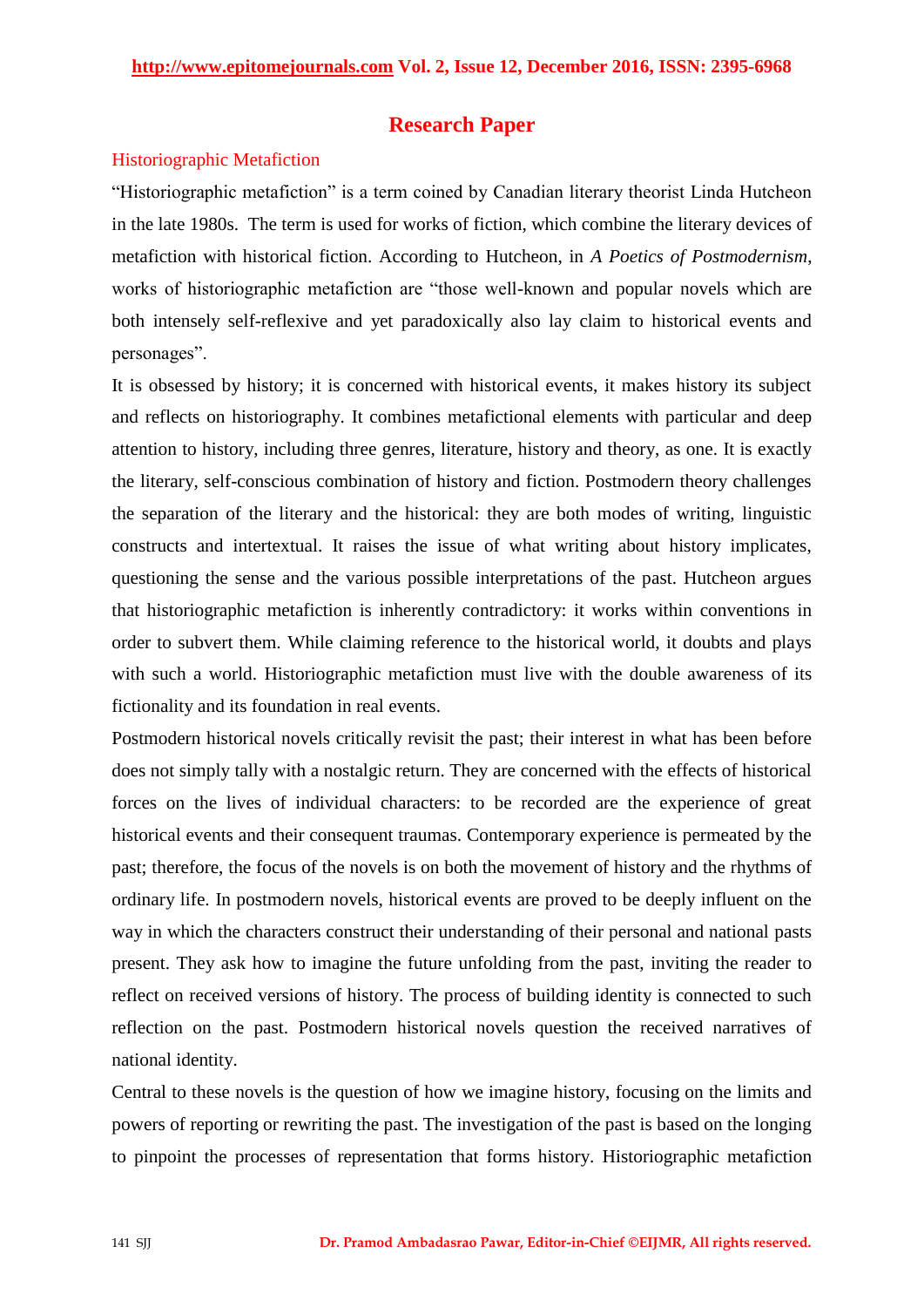#### **http://www.epitomejournals.com Vol. 2, Issue 12, December 2016, ISSN: 2395-6968**

reveals the constructed, imposed nature of meaning; it plays upon the truth and lies of any historical record. With the presence of many possibilities of meaning, reality seems to fall to pieces; nonetheless, Hutcheon believes that historiographic metafiction is able to confront reality, though she does not believe in reality as a single, graspable entity. Reality is to be known only through its cultural representations. Postmodern historical novels also speak about the ability of fiction to approach truth in their accounts of past events. The characters of historiographic metafiction are not confident of their ability to know the past with any certainty; yet, they demonstrate to possess a historiographic consciousness. Throughout the novels, they seek to understand their own self in historical terms, finding some reassurance from the consciousness that there is a history behind them, obtaining some certainty from the awareness that they have something behind to look at and confront with. Historiographic consciousness is based on the development of the past; historiographic metafiction is interested in who had the power to compose truths about the past. If postmodern fiction does not aspire to tell the truth, at least it questions whose truth has hitherto been told.

### Problematizing History in *Shame*

*Shame* is "a sort of modern fairy-tale," indicates its narrator. Rushdie brings out in his magic realist *Shame*, written in a fairy tale manner, his satire and criticism against the oppressive rule of Pakistani political and military leaders and the damage they give to the emergence of democracy in the country, and at the same time, he elaborates on the close relationship between Shame and violence. The novel depicts the life of its hero, Omar Khayyam Shakil, who bears the same name as the Persian poet and through Omar Khayyam; it explores the lives of two families who take an active role in the national politics. Although the narrator says that his fictional country is not Pakistan, the parallelisms he creates and his insistent denials make it clear that he is writing about Pakistan and its recent political past. Two Pakistans are created in the novel, one fictional and one factual existing side by side:

The country in this story is not Pakistan, or not quite. There are two countries, real and fictional, occupying the same space, or almost the same space. My story, my fictional country exists, like myself, at a slight angle to reality.

The reader, however, is expected to know that behind the imaginary country as the setting of the novel is Pakistan, as it is implied by the narrator's play with words through which he creates an intended confusion. Rushdie, in this way, makes it possible to insert historical events and personages into the fairy-tale narrative of the novel, blending them with fictional characters to challenge the truth-value of these historical "facts" and to create alternative versions of them.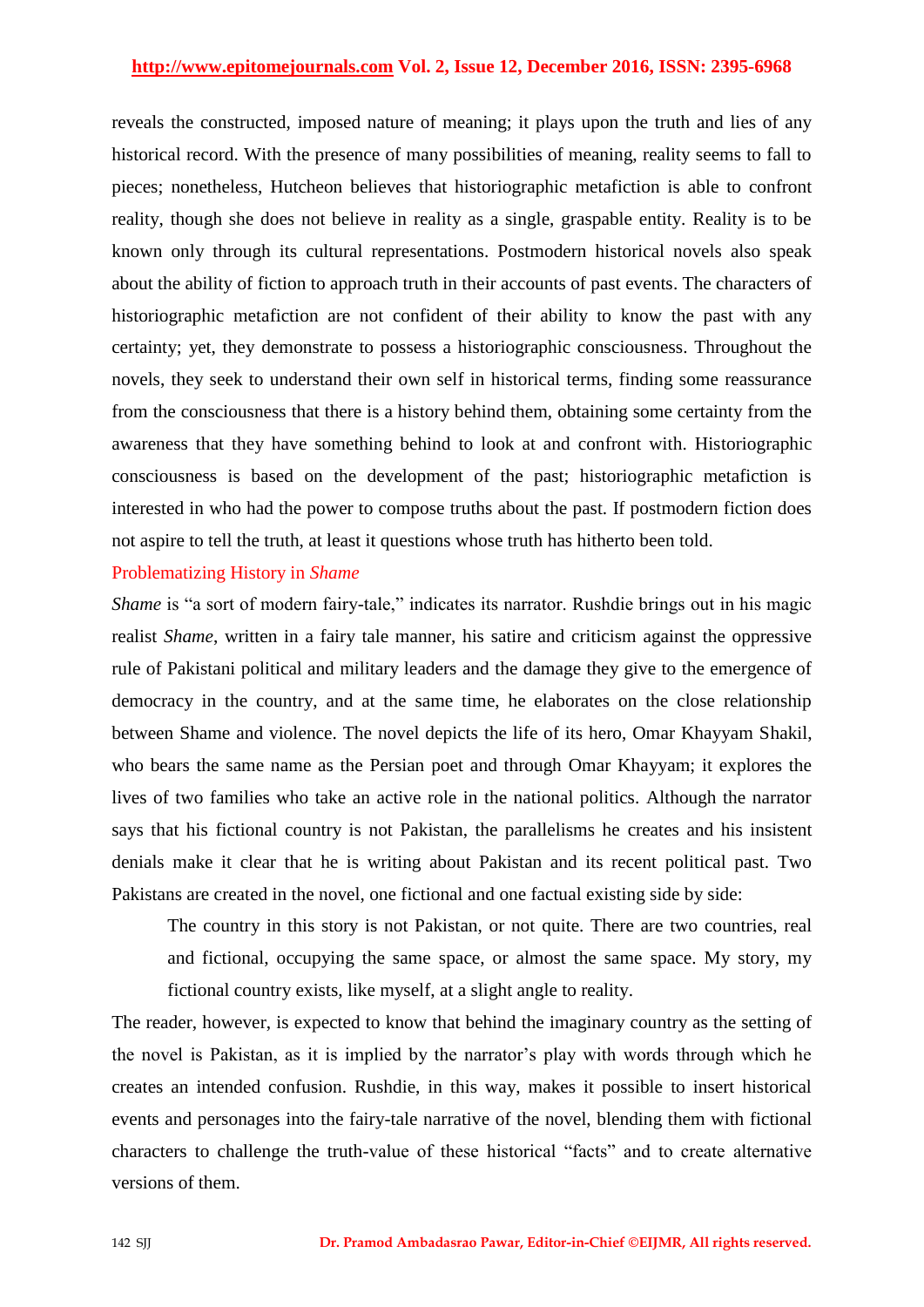## **http://www.epitomejournals.com Vol. 2, Issue 12, December 2016, ISSN: 2395-6968**

The "real" Pakistan gives the writer the opportunity to reflect the recent political history of the country. Rushdie refers to the political events of the period such as the division of India after Independence to allow for the formation of Pakistan as a separate independent country in 1956, the 1971 war over Bangladeshi Independence and the following secession of Bangladesh, and the execution of Bhutto in 1979; and he also inserts real political figures of the time as his characters but under different names. Thus, Iskander Harappa stands for Zulfiqar Ali Bhutto, who managed to resume civilian rule after the succession of East Pakistan, while General Raza Hyder stands for General Ziya ul-Haq, who deposed Zulfiqar Ali Bhutto and sentenced him to death, and so became the country's third military president.

Amongst the other key allegorical figures in the novel, President Shaggy Dog mirrors the martial law administrator General Agha Mohammad Yahya Khan. Sheikh Bismillah caricatures the popular Bengali leader and first prime minister of Bangladesh, Sheikh Mujib.

However, Rushdie handles the historical material in the magic realist narrative of the novel with a self-reflexive narrator, which points to the constructedness of historical facts at the same time. Thus, *Shame* can be read as historiographic metafiction.

The narrator stands "at a slight angle to reality" to reflect critically, in a satirical tone, and so does the "fictional" Pakistan to allow allegorical readings. Unlike the other novels that have been analyzed in this thesis, *Shame* does not insert a historical figure into the fictional world of the text directly, which forces the reader to approach them symbolically. In the writer's *Midnight's Children*, Indira Gandhi emerges as a fictional character, or in Winterson's novels, the reader comes across, for instance, Napoleon, King Charles, Cromwell, as her characters. In *Shame*, on the other hand, Rushdie uses different names for his historical characters or keeps their names untold like "General A." who stands for General Ayub Khan, president during 1958– 69. The narrator, however, implies the resemblances between the fictional characters and the factual political figures in Pakistan's past. By means of this, it becomes possible to read *Shame* as a "national allegory" in which the characters of the novel correspond to real political persons to give way to the satire of oppressive dictatorial regimes. Although it is claimed in the novel that the narrator reflects an imaginary country, some historical facts find their places in the magic realist narration of Rushdie as listed above. He uses his satire as a weapon against the violence caused by a dictatorial regiment symbolized by the rule of both General Raza Hyder and Iskander Harappa in *Shame*; and "[t]he reader is never left in any doubt as to who (individually) or what (socially, culturally, politically) Rushdie is pointing his less-than-subtle satirist's finger at. This is no fairy tale for children".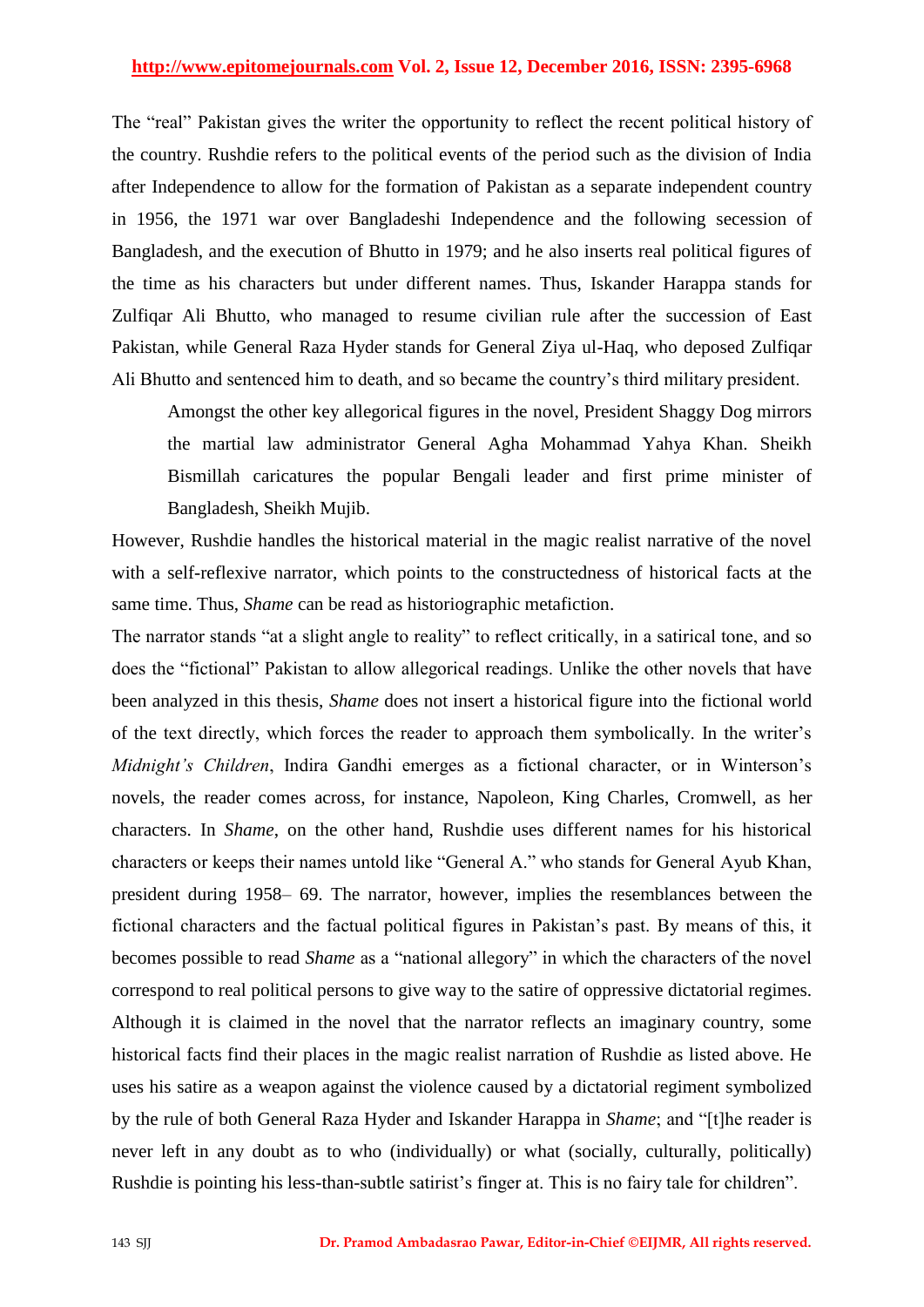The narrator reveals that he needs this real and fictional presentation of two Pakistans side by side to explore, along with the history of Pakistan, the theme of Shame and violence, embodied by Raza Hyder's daughter, Sufiya Zinobia. He explains:

I have found this off-centric to be necessary; but its value is, of course, open to debate. My view is that I am not writing only about Pakistan.

Another quality of the novel which helps to show history as a constructed reality is the selfconscious narrator of the novel. Like Saleem Sinai in *Midnight's Children*, the narrator in the writer's *Shame* makes self-reflexive remarks on the construction of his story, making comments on the reliability of his narration as well. He includes himself as Omar's friend, who narrates his story, but he problematizes, with self-aware notes, his right to tell the story of Omar Khayyam and he points out that he made up some of the content

Maybe my friend should be telling this story, or another one, his own; but he doesn't

write poetry any more. So here I am instead, inventing what never happened to me.

Therefore, Rushdie's *Shame* is not only about the political history of Pakistan, but it is coloured with the stories he tells which are in opposition to the known facts.

## Conclusion:

In the light of this analysis of *Shame* by Rushdie, it can be seen that the writer uses postmodern and metafictional aspects of his novel to subvert the monolithic discourse of history. The study has analyzed, in line with the postmodernist view of historiography and historical novel, Rushdie's Shame as "Historiographic Metafictions" and it has been claimed that this text of the novelist includes historical material along with metafictional selfreflexivity with the purpose of subverting the Eurocentric history writing.

In *Shame*, the decentralizing of the great historical figures in history is achieved by the writer this time by means of rewriting the recent political history of Pakistan through the perspectives of his peripheral characters. The history of Pakistan is told simultaneously with the stories of the people who are victims of past events and the tyranny of the political personages who Rushdie satirizes in the novel. In Rushdie's counter-narrative, the individual plays an active role and vies for the centre, and his/her voice is in conflict with that of the dominant. Therefore, the monolithic discourse of history can be opened to multivocality in Rushdie's *Shame*.